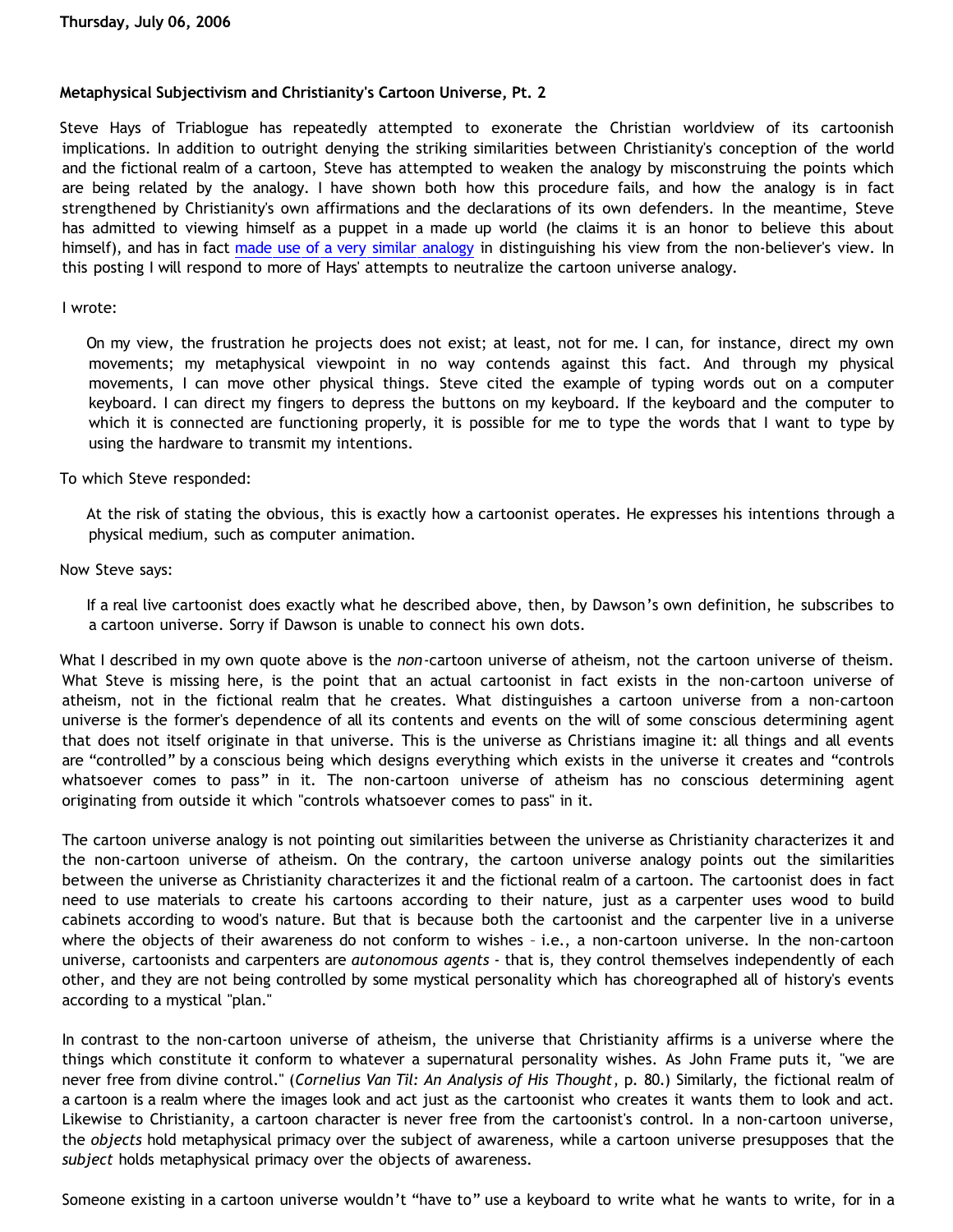cartoon universe there is nothing beyond the control of the all-determining agent. The very concept of necessity is strictly a non-cartoon universe idea borrowed by the cartoon universe worldview and used without understanding of its genetic roots. In a cartoon universe, everything is a wild card; there are no constraints independent of the supreme determiner's will which define the limits of possibility within the cartoon realm itself. In a cartoon universe, the supreme determiner could, for instance, send a giant detached hand writing on the side of a large wall with its index finger. If the supreme determiner wanted to do this in the realm it creates, nothing would be able to stop it. This is precisely the kind of universe that Christianity affirms.

The Calvinist notion of a distinction between primary and secondary causation, where primary causation refers to the all-controlling sovereignty of the Christian god, and secondary causation refers to the incidental causes within the universe, is illustrative of just how integral the cartoon universe premise is to the Christian worldview. In describing the relationship between these two types of causation, John Frame makes use of an analogy not unlike mine. He writes:

Perhaps the best illustration... is this: In a well-crafted novel, the author creates a world in which events take place in meaningful causal relationships to one another. Each event has an intelligible cause within the world of the novel. But of course each event also has a higher cause, in the author's mind. Normally, such an author will try to maintain the orderly causal structure of his created universe. He may, of course, also work "without, above, and against" that causal order when he is pleased to do so. Usually, however, when an author disrupts the causal order of his novel, the narrative becomes less satisfying. Critics acuse such an author of bringing things about by a *deus ex machina*. (*Cornelius Van Til: An Analysis of His Thought*, p. 82)

Frame mentions that he got this analogy from his associate, Vern Poythress. So some of Christianity's own head honchos think such analogies offer wholesome representation of their worldview. In the analogy he offers Frame explicitly likens the universe as Christianity conceives of it to a work of fiction, pointing out that, as in a work of fiction, the players may appear to the reader to be acting autonomously on their own volition, but actually they are merely being pushed and pulled to and fro according to the intentions of the author. The author sets the rules, and breaks them when he wants. The author is in no way compelled to create his fictional realm one way as opposed to another. He could create a realm where gravity reverses its direction every seven minutes if he wanted to. The author can have his characters say magic prayers while objects alter themselves in immediate obedience, such as the parting of an inland sea when it suits their "needs." The author can choose to create a villain who savagely murders other characters. The author can even try to make himself feel better about creating such a character in his novel by saying he has "a morally sufficient reason to allow" this evil, [as Bahnsen claims](http://www.cmfnow.com/articles/pa105.htm) on behalf of his god.

Frame refers to his novel analogy as "perhaps the best illustration" of the "personalistic" determinism that lies at the foundation of his worldview. However, the advantage that a cartoon has over a novel is the graphic form in which a cartoon presents its invented realm. Where a novel leaves all the visuals and soundtracks up to the reader's imagination, a cartoon allows us to *see* and *hear* the invented realm. And while a novel can only be enjoyed at the pace of reader's reading rate, a cartoon proceeds on its own pace, since it actually portrays the action of the invented realm rather than merely describing it.

## I had written:

What has broken down here is Steve's own confused analysis. Essentially, Steve has confused the ink, paper, celluloid, or other technology with which a cartoonist works, with the imaginary realm that he uses these materials to create, a fake environment that is analogous to a universe created by a supernatural consciousness which determines its contents and events. The cartoon universe analogy in no way requires that cartoonists ' merely wish cartoon characters into existence,' nor is this what it is intended to illustrate. And Steve nowhere provides an argument to validate the supposition that the analogy requires this.

## Steve responded:

I don't have to provide my own argument since I'm playing off of Dawson's argument. He is using the cartoon analogy to illustrate metaphysical subjectivism. But on that thesis, the ink, paper, celluloid, or software/hardware would be as much of a psychological projection as the imaginary realm of the cartoon itself.

I had pointed out that Steve's earlier attempt to rebut the cartoon universe analogy traded on a confusion between the physical materials with which the cartoonist works and the fictional realm which he uses those materials to create. We saw above that this confusion still persists, and after repeated attempts to correct him, he remains unteachable on this point. In response to his contention, I pointed out this confusion on his part and explained that "the cartoon universe analogy in no way requires that cartoonists 'merely wish cartoon characters into existence',"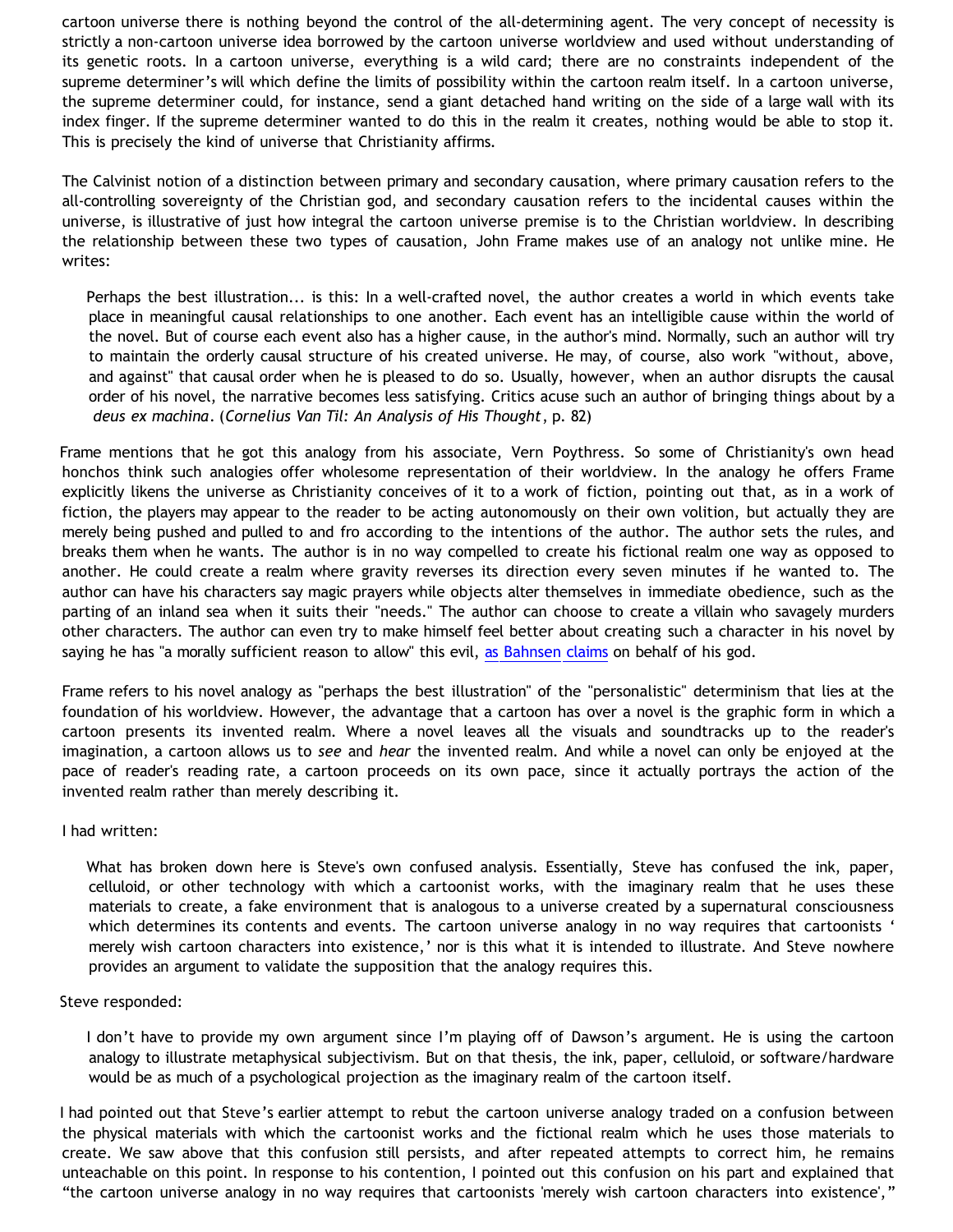and that the analogy is in no way intended to illustrate this. But Steve's contention against the cartoon universe analogy does in fact require the analogy to mean that cartoonists, who exist in the non-cartoon universe of atheism, actually wish their cartoons into place. He nowhere provided an argument to validate his assumption that the analogy does in fact mean this, and now he comes back with a roundabout admission to the fact that he does not actually have an argument to support it, or that he needs one. He says he's simply "playing off" my argument. But is he? No, he's distorting it expressly to make it appear weak, even after he has been corrected. But as we have seen, even John Frame makes use of a very similar analogy himself, as have other Christians, including Steve himself.

The cartoon universe analogy illustrates Christianity's personalistic determinism, which is an expression of metaphysical subjectivism. By determinism in this sense I mean the view that everything that happens in the universe has been determined according to a "plan" scheme set in motion by a conscious agent which oversees and directs its events. Just as a cartoonist determines whatever happens in the fictional realm he creates in his cartoon, the Christian god is said to determine "whatsoever comes to pass" in the universe it allegedly created.

I recommend that Steve think a little more carefully about his own worldview's affirmations, and what Christians are telling non-believers about the universe they live in. Does he accept the view that his god "controls whatsoever comes to pass," or not? If he does, then whether he wants to admit it or not, he affirms a worldview which characterizes the universe in a manner that is analogous to a cartoon, so therefore the cartoon universe analogy applies to his conception of the world. If he does not think that there is some conscious agent which "controls whatsoever comes to pass," then he's probably not a very conscientious Christian after all. That is not my fault.

I wrote:

Steve is making the same mistake that Tim Hudgins made in response to the cartoon universe analogy over a year ago. He was expecting the analogy to model 'exact similarities' between cartoonists and the god he imagines, even though a strong analogy in no way requires such pervasive exactitude.

Steve responded:

Although an analogy does not need to be (and cannot be) identical at every point, it does need to be identical at the salient point of comparison—otherwise the parallel breaks down.

Actually, an analogy need not be "*identical* at the salient point of comparison," it only needs to be *similar* at the point of comparison. Here I'm simply going by what a standard dictionary indicates. [Merriam-Webster](http://www.m-w.com/dictionary/analogy) gives the following definition:

resemblance in some particulars between things otherwise unlike : SIMILARITY b : comparison based on such resemblance

From [dictionary.com](http://dictionary.reference.com/browse/analogy) we have:

Similarity in some respects between things that are otherwise dissimilar. A comparison based on such similarity.

The similarity between a cartoon and the Christian view of the universe should be obvious to any thinker. Does not a cartoonist determine what happens in his cartoon realm according to an overarching plan from beginning to end? Does not the Christian god, according to Christianity, determine what happens in its creation according to an overarching plan from beginning to end? To deny the applicability of the cartoon universe analogy to Christianity, is to deny the sovereignty of the Christian god, and with it all of Christianity's essential teachings.

## I wrote:

…while now he catches onto the actual point of the analogy, namely that in the cartoon realm that the cartoonist creates, he calls the shots (just as in the realm that the Christian god is said to have created, the Christian god is thought to call all the shots). Is Steve really unable to see the parallel here?

## Steve responded:

The problem lies with the way in which the parallel is deployed. What is it intended to illustrate?

i) If this is parallel to divine creativity, it is also parallel to human creativity. It is parallel to what Dawson does on his keyboard. So does Dawson inhabit a cartoon universe?

As I have pointed out numerous times, the parallel is the determinative sovereignty enjoyed by the cartoonist over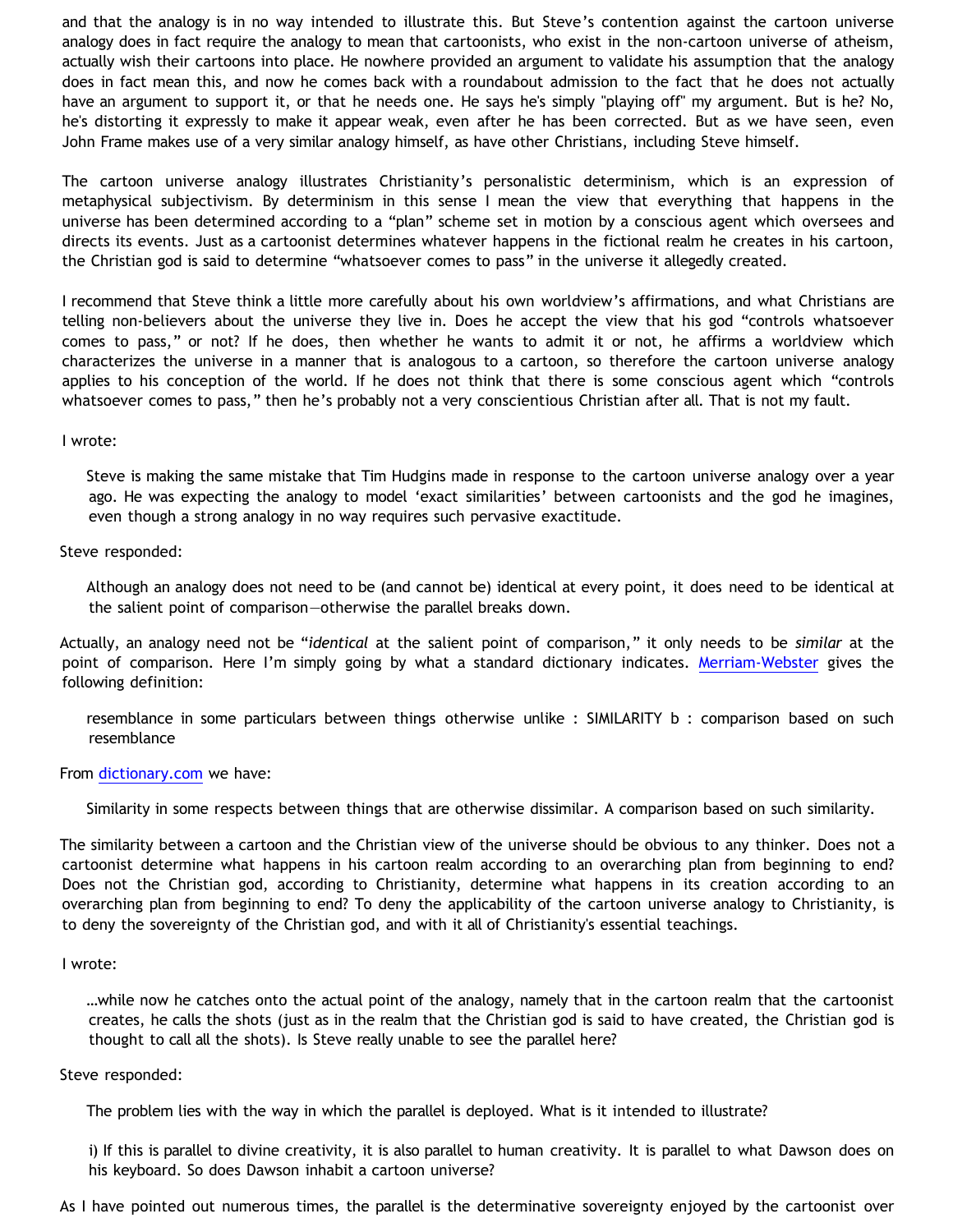the fictional realm his cartoon vis-à-vis the sovereignty that Christians claim on behalf of their god over the contents of the universe and the events in which they act. A cartoonist can make whatever he wants happen in his fictional cartoon realm, just as the Christian god is said to be able to make whatever it wants happen in the universe it allegedly created. The events we see in a cartoon are determined by the cartoonist who creates it, just as Christianity affirms the view that the events which take place in it are determined by the Christian god which allegedly created it.

Does my own creativity imply that I inhabit a cartoon universe? As I pointed out, no, it does not. For the universe, according to my view, is not analogous to a cartoon because its contents and the events which take place within it are not being controlled by a supreme determiner calling all the shots. My creativity in the universe which I actually inhabit is limited by external constraints which inherently exist in the universe, but which do not inherently exist in a cartoon world. Neither is the Christian god supposed to be limited by such constraints. A cartoon world is constantly subject to revision per the cartoonist's choices. Similarly, on the Christian view,

God may at any time take one *fact* and set it into a new relation to created law. That is, there is no inherent reason in the facts or laws themselves why this should not be done. It is this sort of conception of the relation of facts and laws, of the temporal one and many, imbedded as it is in that idea of God in which we profess to believe, that we need in order to make room for miracles. And miracles are at the heart of the Christian position. (*The Defense of the Faith*, 3rd ed., p. 27)

That "there is no inherent reason in the facts or laws themselves" is not the only reason why the Christian god can "at any time take one fact and set it into a new relation to created law" on the Christian view. On the Christian view, the Christian god has complete sovereignty, giving it carte blanche over the universe it allegedly created. Not only are the "facts" of the universe creations which can be revised by the Christian god at will, so are the "laws" which are otherwise thought to govern (as "proximate" or "secondary causation") those "facts." Animals speaking in human language and men walking on water are not contradictions in the Christian worldview any more than they are in a cartoon realm.

#### Steve continued:

ii) And, as I've said more than once, now, Dawson uses the cartooning analogy because cartoon characters are imaginary characters. And he trades on this invidious connotation to insinuate that if the Christian worldview is analogous to cartooning, then the Christian worldview is, itself, fictitious.

Steve repeats his earlier complaint, even though he announced at the beginning of his post that he does not intend to repeat himself. I use the cartoon analogy because a cartoon models the determinative sovereignty of an all-controlling agent over its creation in graphic form. It is not my fault that the imaginary realm of a cartoon resembles the Christian conception of the universe. And yet, the resemblance is tremendous. Both the Christian god as creator of the universe, and the cartoonist as the creator of his fictional cartoon realm, enjoy similar determinative sovereignty and freedom from constraint in relation to their respective creations. The Christian god, for instance, "controls whatsoever comes to pass" in the Christian universe, just as the cartoonist "controls whatsoever comes to pass" in his cartoon universe. "God's decree," says John Frame quoting his master Van Til, "'is the final and exclusive determining power of whatsoever comes to pass'." (Op. cit., p. 80.) Likewise the cartoonist's decisions are "the final and exclusive determining power of whatsoever comes to pass" in the fictional realm of his cartoons. The Christian god can choose to create man with 16 arms instead of two, and likewise so can the cartoonist. The Christian god can populate the universe it creates with talking snakes and donkeys, ax heads which float on water, men who walk on water and through solid walls, water which turns into wine, etc., all under its overseeing direction. Similarly, the cartoonist can create a realm where these same things can happen. His cartoon universe is as pliant and malleable and responsive to his imagination as the Christian universe is said to be with respect to the Christian god's intentions.

It is not my fault that there are profound similarities between the Christian conception of the universe and the imaginary realm conceived by a cartoonist. Steve will not accomplish anything by getting sore at me for this.

## I wrote:

What is essentially similar to both the cartoon realm created by the cartoonist and the 'created realm' of the Christian universe, is the predominating, determining will of the agent responsible for creating each. The objects and events which take place in each are determined by a conscious being outside it.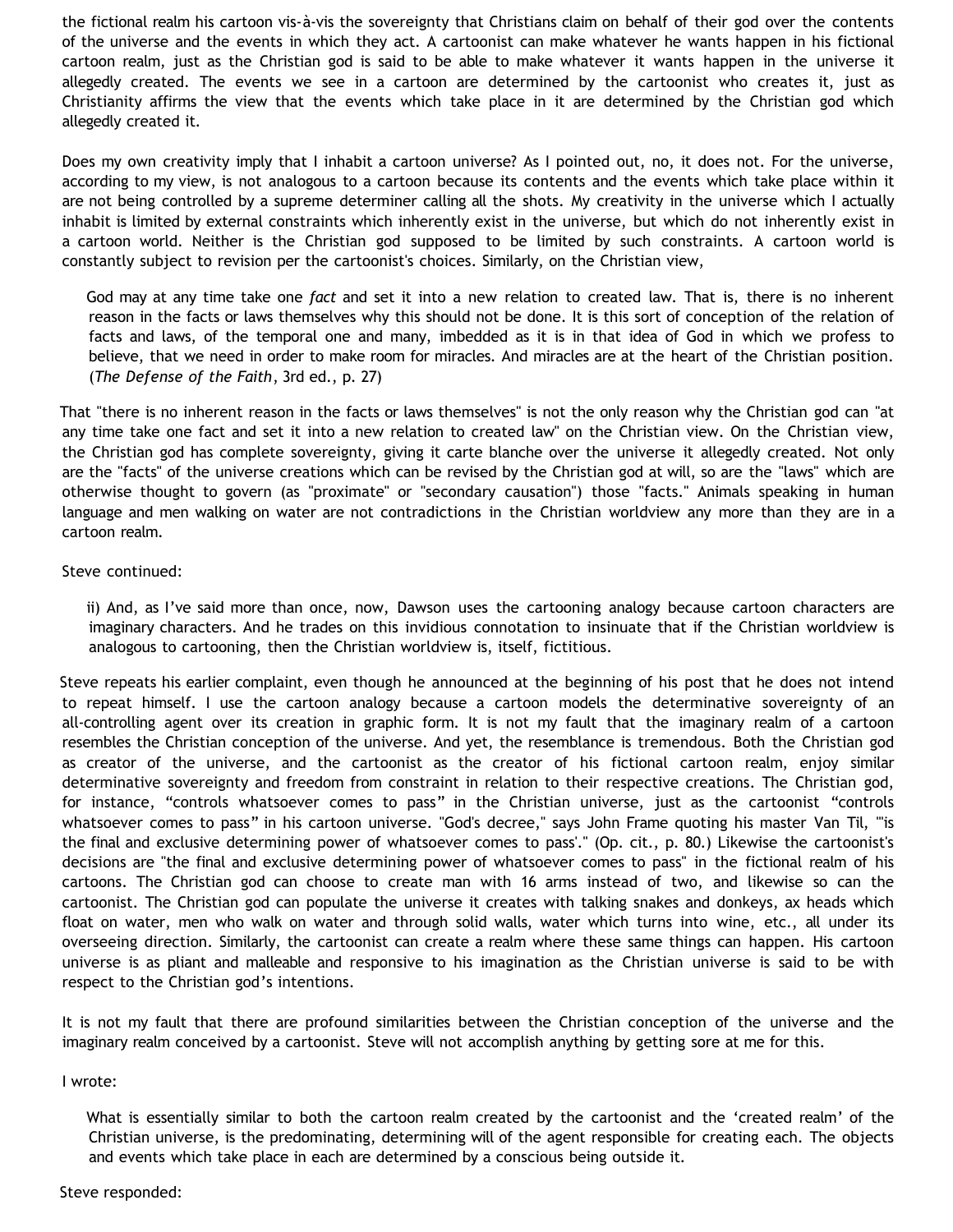The problem with this comparison, as I've said before, is that it's trivially true of almost a creative process. In typing and posting on his blog, the product is determined by a conscious, external agent—Dawson Bethrick. He is responsible for the content. His analogy fails to illustrate metaphysical subjectivism, which is a more radical thesis. And he seizes upon the cartoon analogy because cartoon characters are imaginary. But cartooning is merely one example out of countless others of the creative process.

I have not denied that there are inchoate similarities in other creative formats. However, my composing of a blog article in no way presents a graphic representation of a realm where natural law can be abandoned or revised at will, as Van Til describes, while a cartoon does. While I am responsible for the sentences and paragraphs that I write in an article, I cannot make a donkey speak in human language. Now, I can compose a dialogue between two agents, and assign one of them the role of a talking ass. But it would be up to the reader at this point to imagine it. Of course, this is exactly what the believer does when he reads the story of Balaam and his talking ass in the biblical book of Numbers, or any other story in the bible: as he invests himself in the story as he imagines it, it becomes more and more real to him. We would not expect Steve to trash his \$85.00 theological commentaries given the steep investment he's made in them, and likewise we wouldn't expect an individual who has invested himself in an imaginative worldview like Christianity to allow it to be tarnished by critical thinking. Indeed, Christianity assumes the cartoon universe premise because the bible is a compendium of cartoonish accounts.

The cartoonist, however, can present a graphic representation of a realm where such things happen. His image-making is not bound to the constraints of their actual models, supposing he's using actual things as his models; on the contrary, his imagination can override the constraints we meet in our day to day lives in the context of his cartoon universe, and he can put that imagination into visual, active form. The images he creates in fact conform to his imagination. In this way the fictional realm of a cartoon resembles the universe as it is characterized by Christianity in its obedience to the cartoonist's wishes.

#### I wrote:

But the Christian god is fundamentally analogous to a cartoonist inasmuch as, like a cartoonist with respect to the contents and events that take place in the realms he creates, the Christian god is said to 'control whatsoever comes to pass'. What exists in the Christian god's universe is what the Christian god wanted to exist in it. What we see in a cartoon is what the cartoonist wants us to see.

## Steve responded:

Bethrick is also a creative agent. We see on his blog whatever he wants us to see. He's responsible for the content.

See above. It should not surprise Steve to learn that I think that his god is an invention of the human imagination as well.

#### I wrote:

This is the analogy. The analogy was never 'cartoonists create ex nihilo the physical medium which they use in making their cartoons, just as the Christian god created the universe ex nihilo.' So this is a most abtuse objection.

#### Steve responded:

Bethrick is now rewriting his own thesis. This is what he originally said in one of those earlier posts with which he thinks I should be "intimately familiar":

#### Quoting [me](http://bahnsenburner.blogspot.com/2005/04/omnipotence-and-sovereignty-in-cartoon.html):

So here are some questions readers might ask themselves to determine whether or not they really do ascribe to the cartoon universe premise of theism. Any "yes" answer to one of these questions affirms endorsement of the cartoon universe premise; a "no" answer affirms either that one is an atheist, or, if he thinks he is a theist, that he thinks his god is impotent.

- Can your god create something ex nihilo (i.e., without using materials that already exist)?

Here Steve thinks he's finally got me. But where do I say that the cartoon universe analogy subsists on the view that "cartoonists create ex nihilo the physical medium which they use in making their cartoons"? For me to be rewriting my